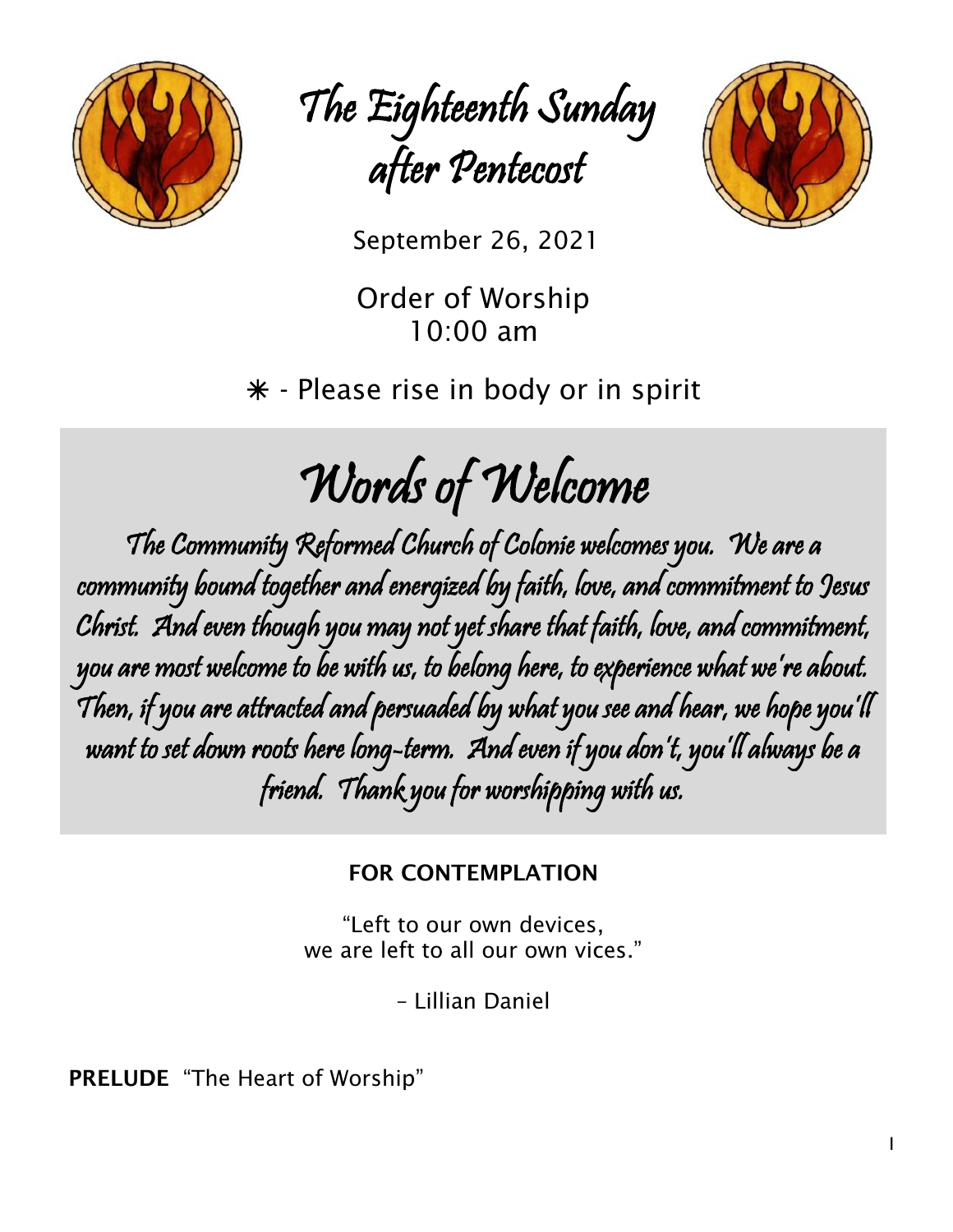# WELCOME

# THE LIGHTING OF THE CHRIST CANDLE

INTROIT "How Shall I Come Before the Lord?"

# CALL TO WORSHIP

The image you have shaped within us, mysteriously, incredibly, *a reflection of your own Being,*

Is best seen in the multiple refractions, of our variegated humanity; in the prismatic kaleidoscopes, *of our shared life, our interconnectedness, our being with each other.*

We seek you, God, we long for you *and, thankfully, you are not far off not hidden;*

We need only remember that you are most easily found *when we find you together,* and when we are humble enough to look *even in the faces we find most strange and unfamiliar.*

HYMN "Come Down O Love Divine"

*1 Come down, O love divine! Seek out this soul of mine and visit it with your own ardor glowing: O Comforter, draw near, within my heart appear, and kindle it, your holy flame bestowing.*

*2 O let it freely burn, till earthly passions turn to dust and ashes in its heat consuming; and let your glorious light shine ever on my sight, and make my pathway clear, by your illuming.*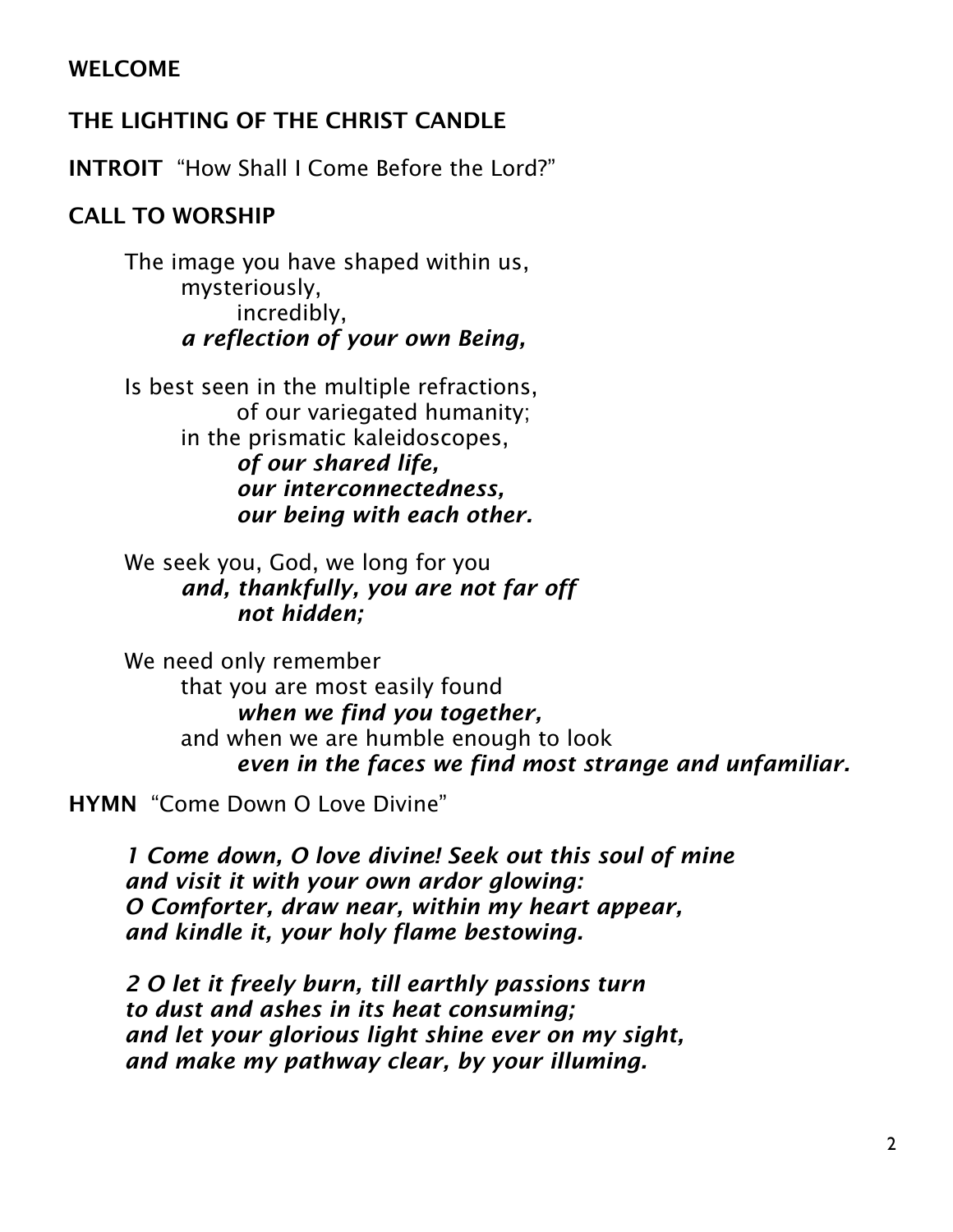*3 Let holy charity my outward vesture be, and lowliness become my inner clothing; true lowliness of heart which takes the humbler part, and for its own shortcomings weeps with loathing.*

*4 And so the yearning strong with which the soul will long shall far surpass the power of human telling; for none can guess its grace till we become the place in which the Holy Spirit makes his dwelling.*

#### THE ORDINATION AND INSTALLATION OF DEACONS AND ELDERS

#### PRESENTATION

Kevin Ingalls Deacon of Property

#### Linda Murphy

Elder of Hospitality and Congregational Care

Karl Cote Elder of Advocacy and Global Mission on Wednesday evening

> Kevin Bottini Deacon of Community Outreach

Ellen Buono Deacon of Creation Care and Stewardship

#### THE APOSTLES' CREED

*I believe in God the Father almighty, creator of heaven and earth. I believe in Jesus Christ, God's only Son, our lord. He was conceived by the power of the Holy Spirit and born of the Virgin Mary. He suffered under Pontius Pilate, was crucified, died, and buried. He descended to the dead. On the third day He rose again. He ascended into Heaven,*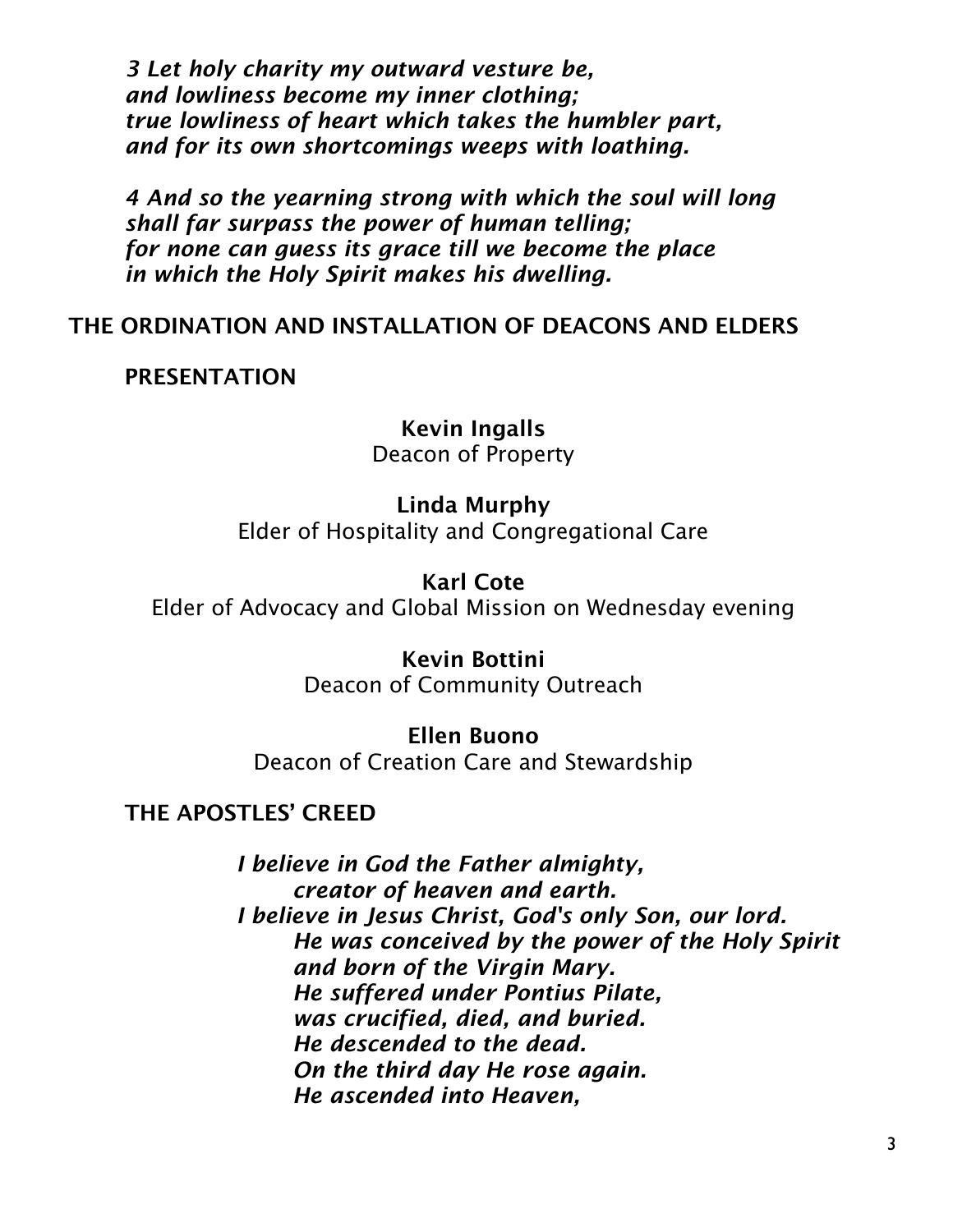*and is seated on the right hand of the Father. He will come to judge the living and the dead. I believe in the Holy Spirit, the holy catholic church, the communion of saints, the forgiveness of sins, the resurrection of the body and the life everlasting. Amen.*

TAIZÉ MEDITATION "Bless the Lord" (3 times)

*Bless the Lord, my soul, and bless God's holy name. Bless the Lord, my soul, who leads me into life*

**ORDINATION** 

TAIZÉ MEDITATION "Wait for the Lord" (3 times)

*Wait for the Lord, whose day is near. Wait for the Lord: keep watch, take heart.*

CHILDREN'S MESSAGE – Melody York

DEACON'S PRAYER FOR THE WORLD – Marv Helf

SOLO *"*I Could Sing Your Love Forever"

# THE SCRIPTURE LESSON Mark 9:38-50

John said to him, "Teacher, we saw someone casting out demons in your name, and we tried to stop him, because he was not following us." But Jesus said, "Do not stop him; for no one who does a deed of power in my name will be able soon afterward to speak evil of me. Whoever is not against us is for us. For truly I tell you, whoever gives you a cup of water to drink because you bear the name of Christ will by no means lose the reward.

"If any of you put a stumbling block before one of these little ones who believe in me, it would be better for you if a great millstone were hung around your neck and you were thrown into the sea. If your hand causes you to stumble, cut it off; it is better for you to enter life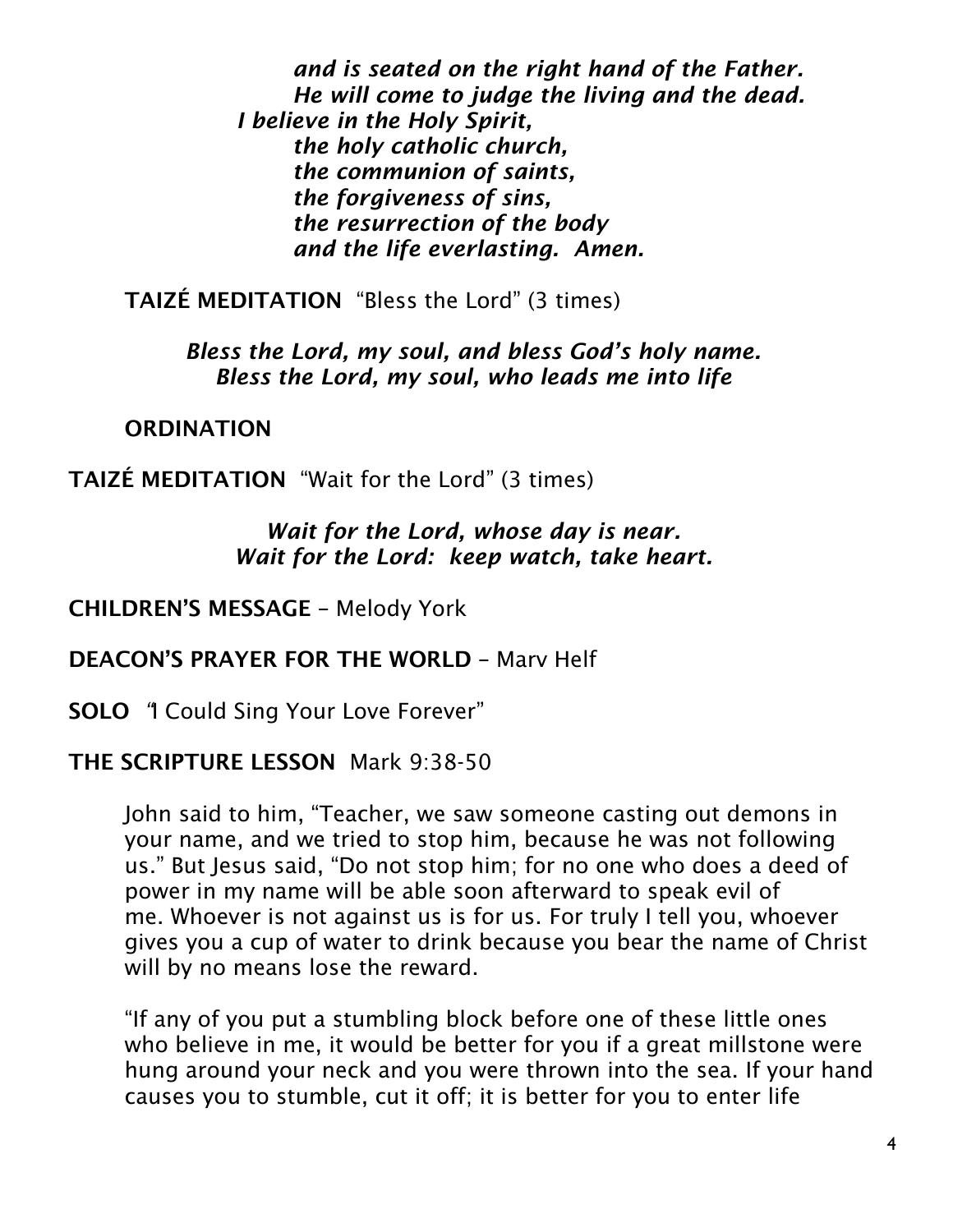maimed than to have two hands and to go to hell, to the unquenchable fire. And if your foot causes you to stumble, cut it off; it is better for you to enter life lame than to have two feet and to be thrown into hell. And if your eye causes you to stumble, tear it out; it is better for you to enter the kingdom of God with one eye than to have two eyes and to be thrown into hell, where their worm never dies, and the fire is never quenched.

"For everyone will be salted with fire. Salt is good; but if salt has lost its saltiness, how can you season it? Have salt in yourselves, and be at peace with one another."

THE MORNING MESSAGE "When We Are Against Each Other"

HYMN – "We Are Called"

*1. Come! Live in the light! Shine with the joy and the love of the Lord! We are called to be light for the kingdom, to live in the freedom of the city of God!*

*(Refrain) We are called to act with justice, We are called to love tenderly, We are called to serve one another, to walk humbly with God.*

*2. Come! Open your heart! Show your mercy to all those in fear! We are called to be hope for the hopeless, so all hatred and blindness will be no more!*

*3. Sing! Sing a new song! Sing of that great day when all will be one! God will reign and we'll walk with each other as sisters and brothers united in love!*

ELDER'S PRAYER FOR THE PEOPLE – Ana Crosbourne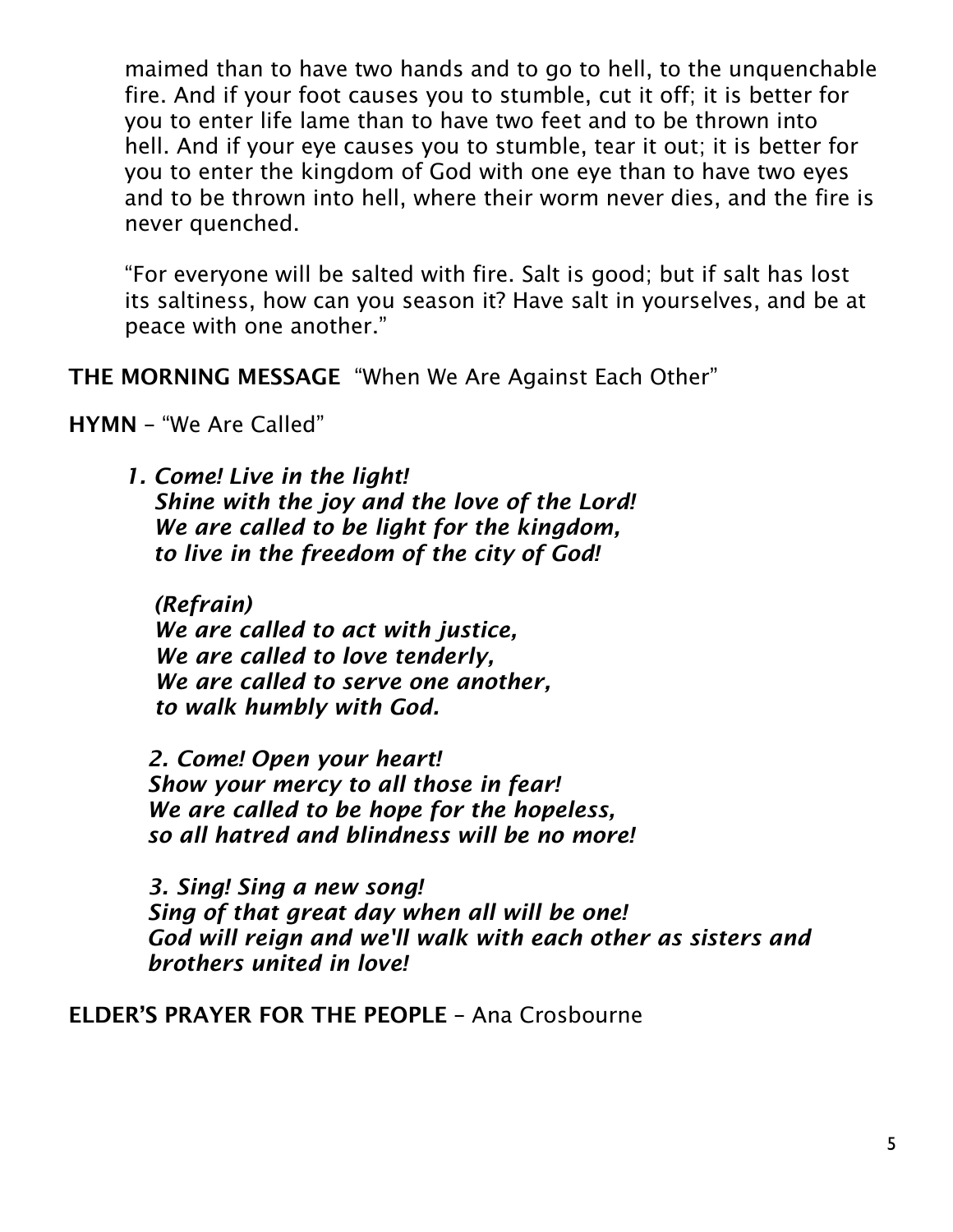### THE LORD'S PRAYER

*Our Father who art in heaven, hallowed be your name, your kingdom come, your will be done, on earth as it is in heaven. Give us this day our daily bread. And forgive us our debts, as we forgive our debtors. And lead us not into temptation, but deliver us from evil for yours is the kingdom, and the power and the glory forever. Amen.*

ANNOUNCEMENTS

BENEDICTION

THE FOURFOLD AMEN STAINER

Minister of Word and Sacrament Rev. Bruce K. Cornwell

Director of Music Ministries Benjamin April

> Soloist Brian Rhode

Elder of the Day Ana Crosbourne

Deacon of the Day Marv Helf

Children's Message Melody York

Sound Technician John Lombardo

Video Technician Addison York

The Call to Worship was written by John van de Laar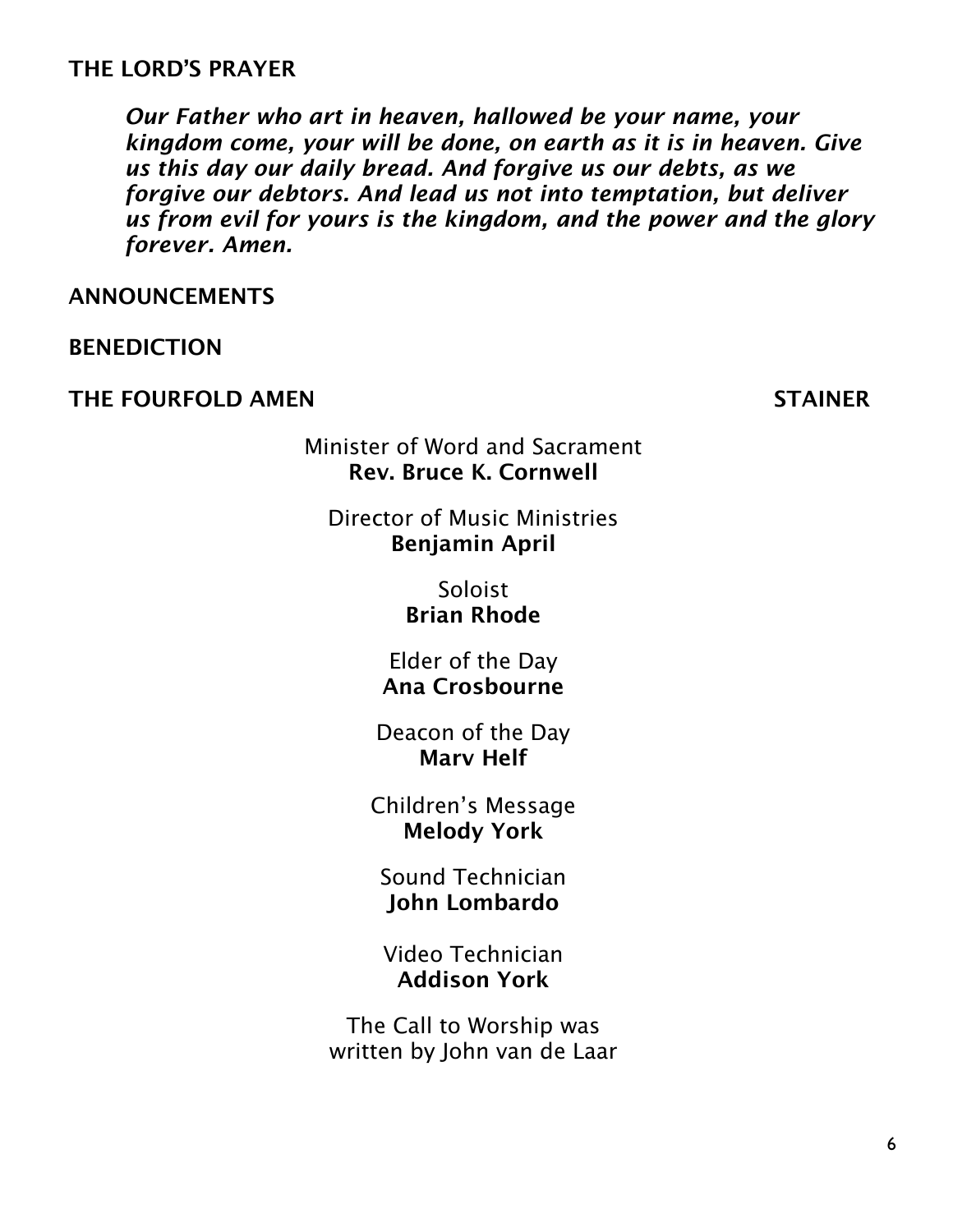#### COPYRIGHT LICENSES

#### The Heart of Worship

Words & Music: Matt Redman © 1977 ThankYou Music Used by Permission. CCLI License # 21149226.

#### How Shall I Come Before the Lord?

Words & Music: Dean McIntyre © 2005 The General Board of Discipleship (UMC) Used by Permission. CCLI License # 21149226

#### Come Down O Love Divine

Hymn 304 Words Richard F. Littledale © 1982 Hope Publishing Company The Worshipping Church Hymnal Used by Permission. CCLI License # 21149226.

#### Bless The Lord

Contributors: Jacques Berthier, Taizé © 1991, Les Presses de Taizé, GIA Publications, Inc., agent Used by Permission. One License #.A 719501

#### Wait For The Lord

Contributors: Jacques Berthier, Taizé © 1984, Les Presses de Taizé, GIA Publications, Inc., agent Used by Permission: One License A 719501

#### I Could Sing of Your Love Forever Words & Music: Martin Smith

© Curious? MusicUK (PRS) Administered in the US by EMI Music Publishing Used by Permission. CCLI License # 21149226.

#### We Are Called

Words & Music: David Haas @1988 GIA Publications, Inc. Used by Permission. CCLI #21149226

#### The Fourfold Amen Words and Music: Hugh S. Livingston Jr., Sir John

Stainer 1995 The Lorenz Corporation (Admin. by Music Services, Inc.) Used by Permission. CCLI License # 21149226

Offerings and gifts to the church may be submitted online via PayPal (link found below or on our website), by mailed check, by direct bank payment or by placing them in the offering box located near the exit.



#### PayPal: [https://www.paypal.com/donate?hosted\\_butt](https://www.paypal.com/donate?hosted_button_id=N67JS9D5MLMGS)

[on\\_id=N67JS9D5MLMGS](https://www.paypal.com/donate?hosted_button_id=N67JS9D5MLMGS)

Website: [www.communityreformedchurch.com](http://www.communityreformedchurch.com/)

#### Mailing Address: Community Reformed Church of Colonie 701 Sand Creek Road Colonie, NY 12205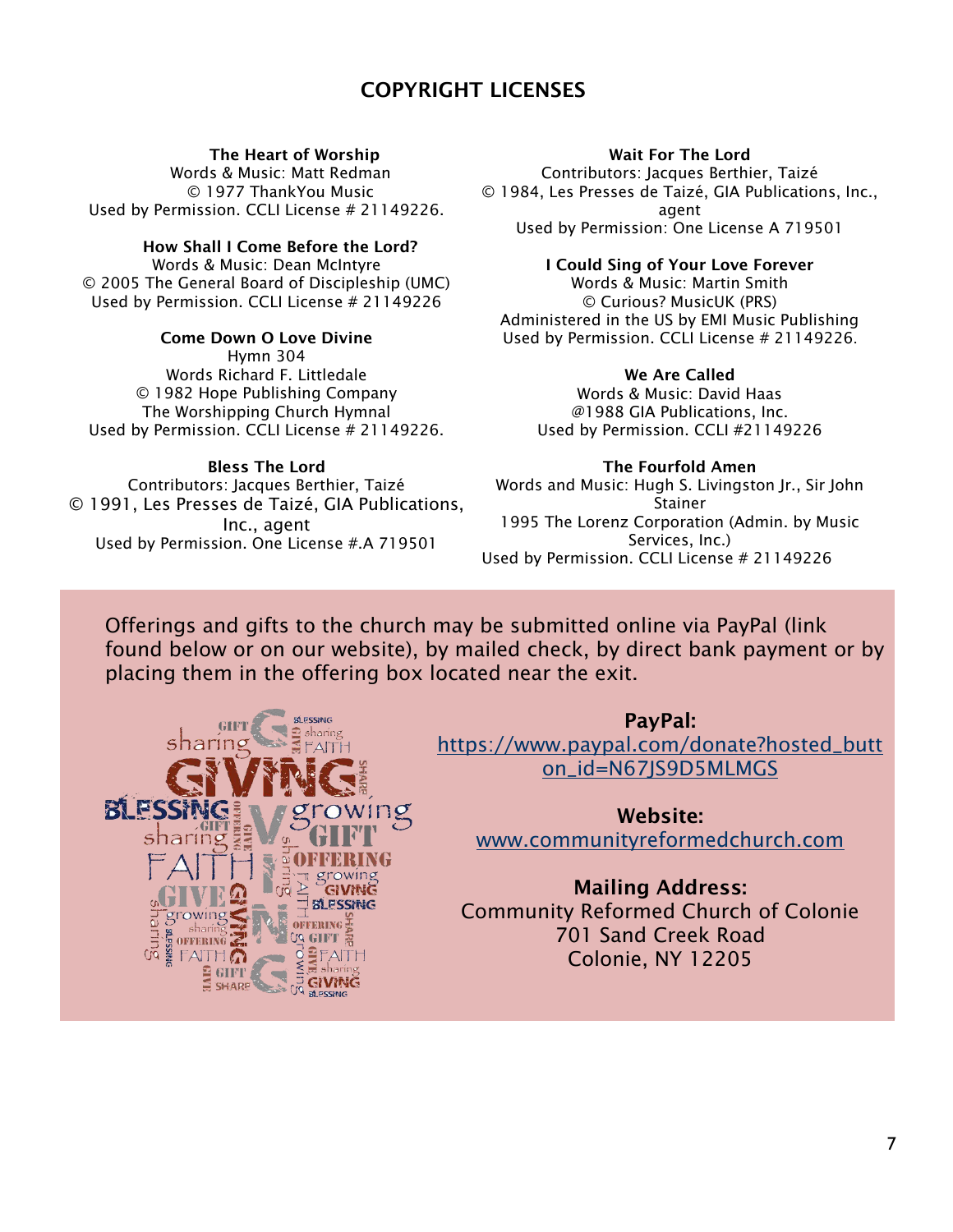# GENERAL NOTICES

# Sundays

Sunday School for children in grades 3-6 in the Gathering Room – 9-9:45am

# Monday, September 27

Community Reformed's Quilt Group will meet at 5:30pm in the sanctuary to construct walker bags and lap quilts for the residents of Shaker Place Nursing Home. Our meeting will include time for preparing and sewing the items and will conclude with devotions. If you have them, please bring a sewing machine, thread, and any fabric you have appropriate for the project. Measuring and cutting tools will be provided. Even if you have no sewing experience, or you do not have a sewing machine, please feel welcome to come and help. For more information if you need it, contact Lou Ann Connelly at [louannconne@nycap.rr.com](mailto:louannconne@nycap.rr.com)

# Tuesday, September 28

The Gathering Zoom Devotions - 4 to 4:30 pm Book Club - 6-8PM discussing The Good Sister. For further information contact, Karen Reynolds at kreynolds150@gmail.com.

# Thursday, September 30

The Gathering Zoom Devotions – 6:30 to 7 pm The Wired Word Bible Study - 7:00-8:00 pm -

# Saturday, October 2

### Women's Bible Study – 9:30am

Will be at the church and also via Zoom for those who cannot attend in person. The study on Esther will resume.

#### Community Reformed's Youth Group

The church's youth group is collecting great to new quality children's books for Grassroot Givers now through the end of October. Book donations can be given to Sarah Huiest or placed in the collection bin at the back of the church.

#### Nursery Worker Position Available

The Community Reformed Church of Colonie is looking for a positive, friendly, caring, and responsible individual to care for children (newborn to age 4) during programs and worship on Sunday mornings.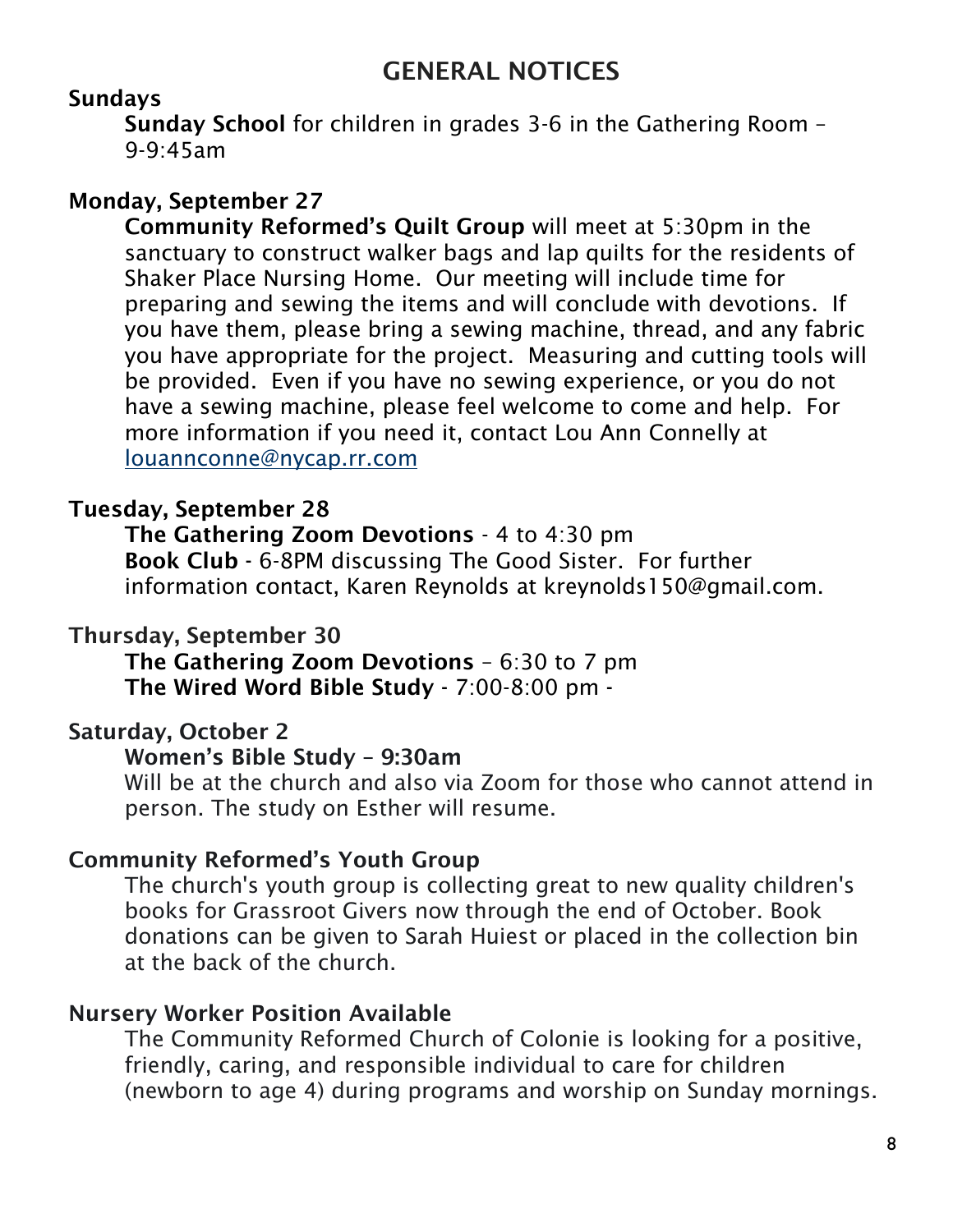# Responsibilities:

Providing a safe environment for the children.

Changing diapers and feeding children as agreed upon with parents.

Keeping the nursery clean and organized.

Maintaining a visitor log.

Hours:

8:30-12:15, but may be reduced due to Covid-related program restrictions to 9:30-12:15.

# Interested applicants can contact Sarah Huiest at [crccsarah@gmail.com](mailto:crccsarah@gmail.com)

# ZOOM

To join in Devotions, The Wired Word and Sunday Worship via Zoom, use the link below:

<https://us02web.zoom.us/j/6880887155>

Meeting ID: 688 088 7155 By Phone: 1-646-558-8656

#### COMMUNITY REFORMED CHURCH OF COLONIE STAFF AND CONSISTORY

#### STAFF E-MAIL ADDRESSES CONSISTORY

Rev. Bruce K. Cornwell, Pastor [BruceKCornwell@gmail.com](mailto:BruceKCornwell@gmail.com)

Ben April, Director of Music benapril27@gmail.com

Sarah Huiest, Youth Coordinator & Communication/Media Coordinator [crccsarah@gmail.com](mailto:crccsarah@gmail.com)

> Lori Coté Church Office & Video Technician [crcclori@gmail.com](mailto:crcclori@gmail.com)

#### Elders

Ellen Buono Karl Coté Ana Crosbourne Marissa Lombardo

#### **Deacons**

Kevin Bottini Marvin Helf Kevin Ingalls Linda Murphy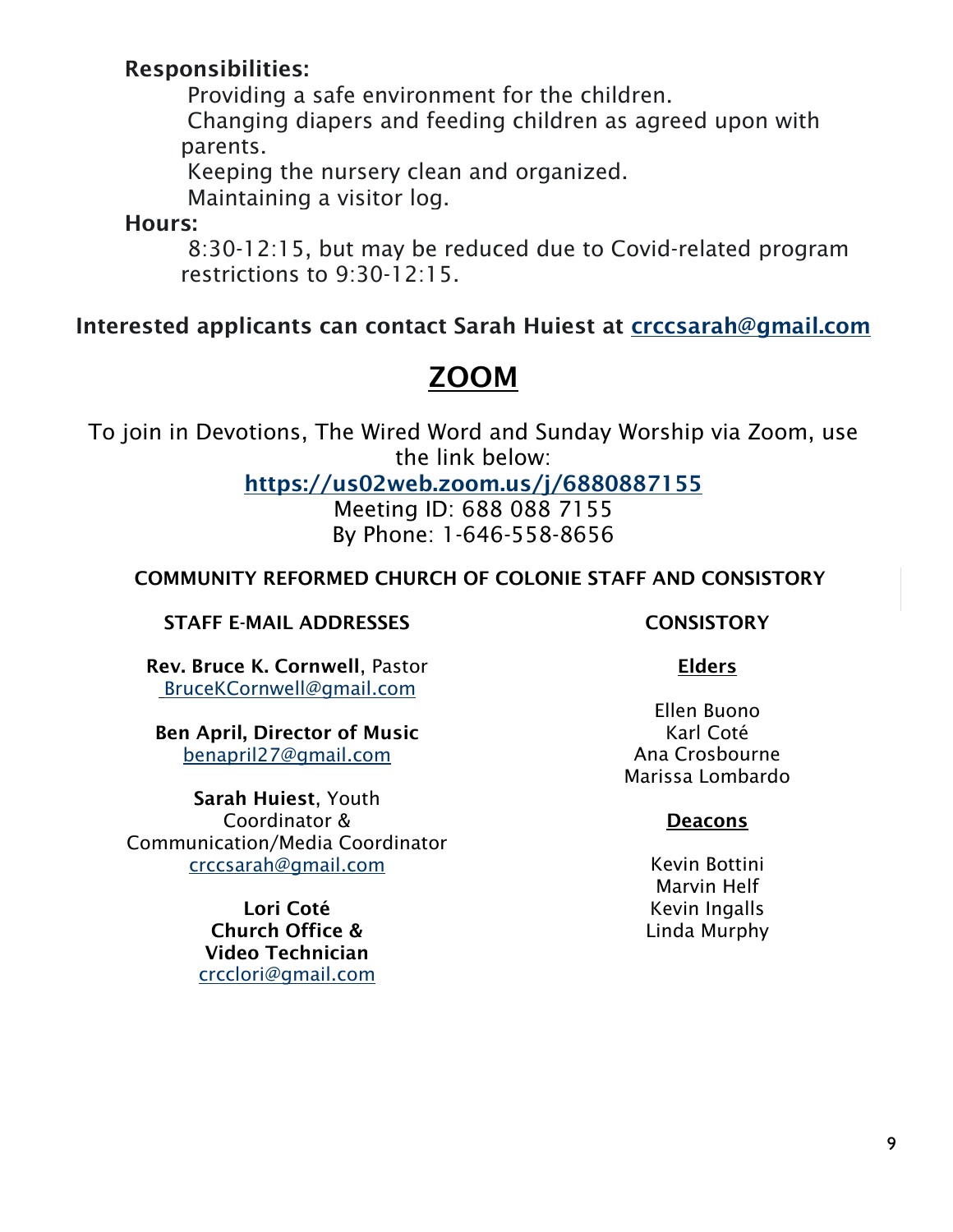

Prayer E-Chain

#### Please email prayer requests to:

Sandy Cornwell [crccsandy@gmail.com](mailto:crccsandy@gmail.com) Karen Latta [kmlatta@nycap.rr.com](mailto:kmlatta@nycap.rr.com)

#### Daily Scripture Readings

Monday - Esther 7:1-6, 9-10; 9:20-22 Tuesday - Numbers 11:4-6, 10-16, 24-29 Wednesday - Psalm 124 Thursday - Psalm 19:7-14 Friday - James 5:13-20 Saturday - Mark 9:38-50 Sunday - Nineteenth Sunday after Pentecost

#### *Household Prayer: Morning*

As we rise, we have so much to do! We work without realizing that all do can be a song of love to you and to the we ones with whom you have surrounded us. Lead me, O God, so that everything that I do in my life can be done in praise to you. Amen

#### *Household Prayer: Evening*

As this day ends, I hope I have done my work with a gentleness born out of your wisdom. Thank you, triune God, for the rest that you will provide and for the strength for a new morning. Amen.